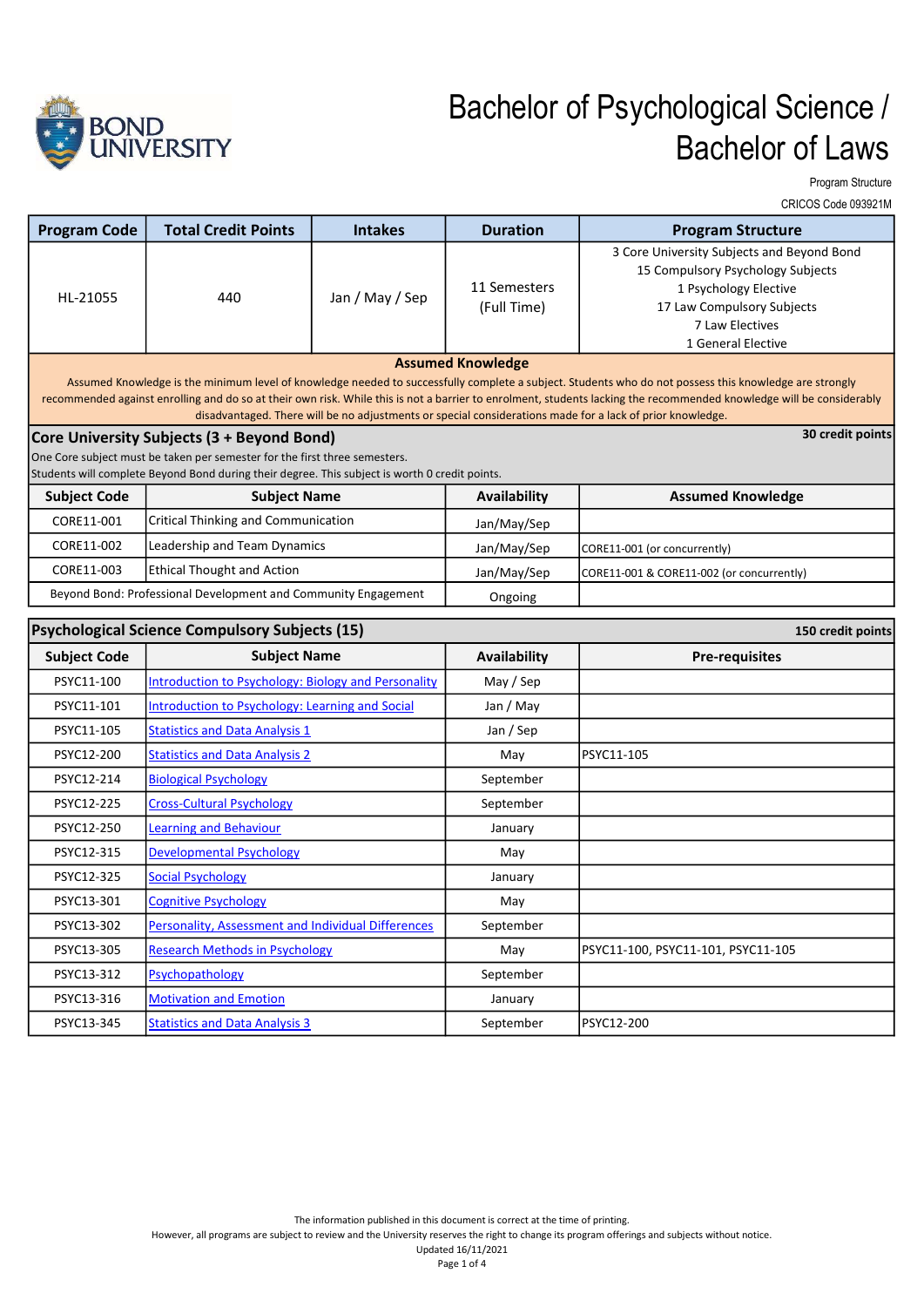

Program Structure (Cont.)

| Psychology Elective (1) Choose one of the following |                               |              | 10 credit points |
|-----------------------------------------------------|-------------------------------|--------------|------------------|
| <b>Subject Code</b>                                 | <b>Subject Name</b>           | Availability | Pre-requisites   |
| PSYC11-116                                          | Love, Sex and Relationships   | Jan/May/Sep  |                  |
| PSYC12-211                                          | <b>Psychology at Work</b>     | September    |                  |
| PSYC12-202                                          | <b>Postive Well-Being</b>     | May/Sep      |                  |
| PSYC13-306                                          | <b>Counselling Psychology</b> | May          |                  |
| PSYC13-308                                          | <b>Drugs and Behaviour</b>    | Jan/Sep      |                  |
| PSYC13-339                                          | <b>Forensic Psychology</b>    | September    |                  |
| PSYC13-317                                          | <b>Applied Psychology</b>     | May/Sep      |                  |
| PSYC13-408                                          | Neuropsychology               | September    |                  |

| Law Compulsory Subjects (17)<br>170 credit points |                                        |                     |                                                                                    |
|---------------------------------------------------|----------------------------------------|---------------------|------------------------------------------------------------------------------------|
| <b>Subject Code</b>                               | <b>Subject Name</b>                    | <b>Availability</b> | <b>Assumed Knowledge</b>                                                           |
| LAWS11-105                                        | Legal Foundations A                    | Jan/May/Sep         |                                                                                    |
| LAWS11-106                                        | Legal Foundations B                    | Jan/May/Sep         |                                                                                    |
| LAWS11-107                                        | Foundations of Private Law             | Jan/May/Sep         | LAWS11-105 LFA (or concurrently)<br>and LAWS11-106 LFB (or concurrently)           |
| LAWS11-108                                        | Foundations of Public and Criminal Law | Jan/May/Sep         | LAWS11-105 LFA (or concurrently)<br>and LAWS11-106 LFB (or concurrently)           |
| LAWS11-201                                        | Contract Law A                         | Jan/May/Sep         | LAWS11-107 FPL (or concurrently)                                                   |
| LAWS11-202                                        | <b>Tort Law</b>                        | Jan/May/Sep         | LAWS11-107 FPL (or concurrently)                                                   |
| LAWS11-203                                        | Criminal Law                           | Jan/May/Sep         | LAWS11-108 FPCL (or concurrently)                                                  |
| LAWS11-204                                        | Property Law A                         | Jan/May/Sep         | LAWS11-107 FPL (or concurrently)                                                   |
| LAWS11-216                                        | <b>Constitutional Law</b>              | Jan/May/Sep         | LAWS11-108 FPCL (or concurrently)                                                  |
| LAWS11-217                                        | Contract Law B                         | Jan/May/Sep         | LAWS11-201 Contract Law A                                                          |
| LAWS11-218                                        | Property Law B                         | Jan/May/Sep         | LAWS11-204 Property Law A                                                          |
| LAWS11-310                                        | Corporate Law                          | Jan/May/Sep         | LAWS11-202 Tort Law and<br>LAWS11-217 Contract Law B (or concurrently)             |
| LAWS11-313                                        | Equity                                 | Jan/May/Sep         | LAWS11-202 Tort Law and<br>LAWS11-217 Contract Law B                               |
| LAWS11-317                                        | Administrative Law                     | Jan/May/Sep         | LAWS11-216 Constitutional Law                                                      |
| LAWS11-318                                        | Evidence                               | Jan/May/Sep         | LAWS11-203 Criminal Law                                                            |
| LAWS11-325                                        | Civil Dispute Resolution               | Jan/May/Sep         | LAWS11-202 Tort Law and LAWS11-217 Contract Law B and<br>LAWS11-218 Property Law B |
| LAWS11-326                                        | Legal Profession                       | Jan/May/Sep         | LAWS11-325 Civil Dispute Resolution (or concurrently)                              |
|                                                   |                                        |                     |                                                                                    |

General Elective (1)

10 credit points

Students must choose one available *undergraduate subject* from any Faculty or School across the University.

The information published in this document is correct at the time of printing.

However, all programs are subject to review and the University reserves the right to change its program offerings and subjects without notice.

Updated 16/11/2021 Page 2 of 4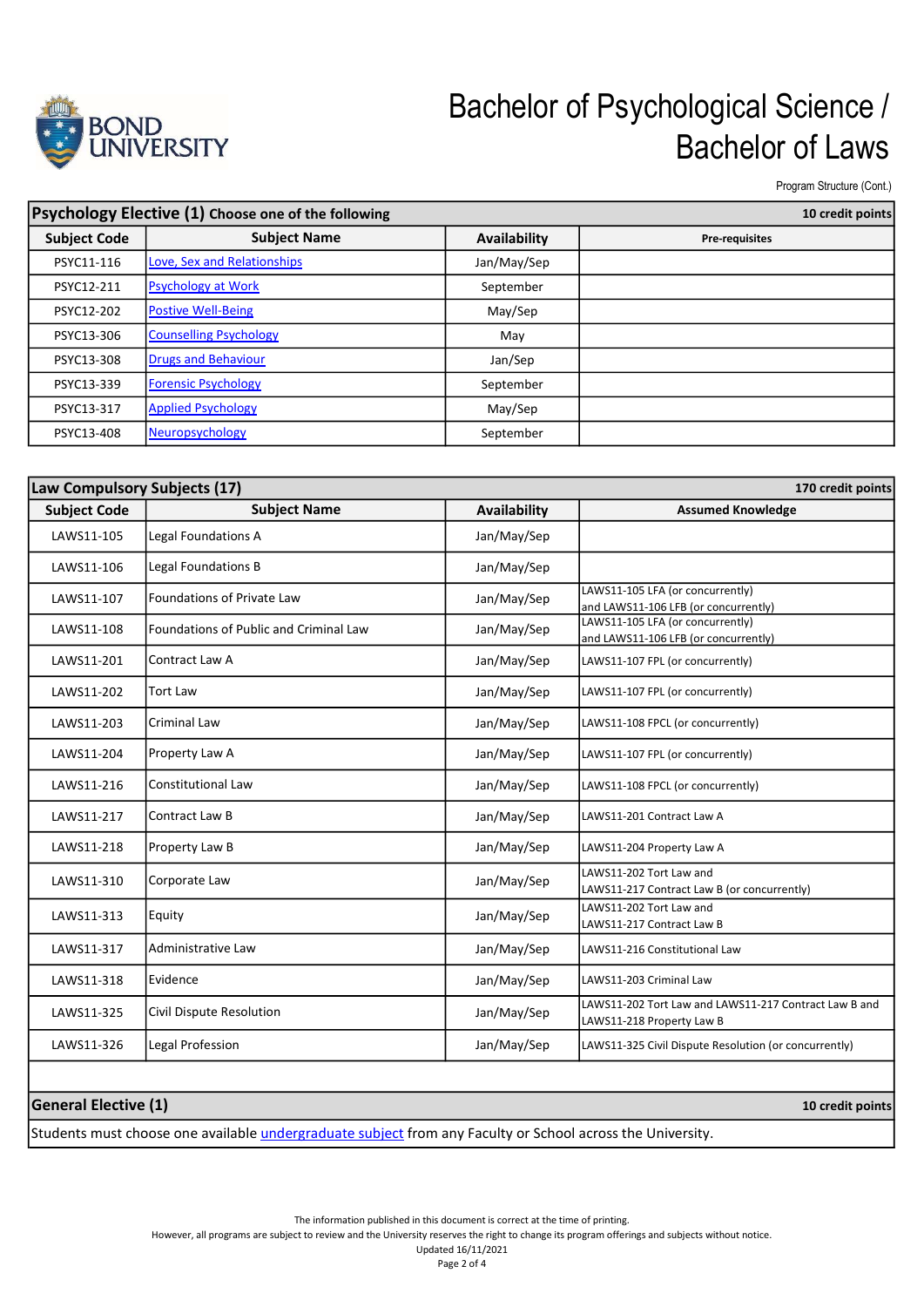

Program Structure (Cont.)

| Law Electives (7)                                                                                                                                                                                                                                               |                                     | 70 credit points       |  |
|-----------------------------------------------------------------------------------------------------------------------------------------------------------------------------------------------------------------------------------------------------------------|-------------------------------------|------------------------|--|
| Students must choose Undergraduate Law Electives from the Faculty of Law's offerings.**                                                                                                                                                                         |                                     |                        |  |
| Law Specialisation - Students may choose to complete an optional Law Specialisation (40cp) in one of the following areas:                                                                                                                                       |                                     |                        |  |
| <b>.</b> Canadian Law and Practice                                                                                                                                                                                                                              | • Corporate and Commercial Law      | • Legal Transformation |  |
| <b>• Climate Law</b>                                                                                                                                                                                                                                            | • International and Comparative Law | • Legal Practice       |  |
| • Contemporary Legal Issues                                                                                                                                                                                                                                     |                                     |                        |  |
| To be eligible for a Law Specialisation, students must complete a minimum of four (4) Law Electives (40 credit points) within one of the above areas.<br>Eligible students will receive a Specialisation Certificate at the completion of their program.<br>IOR |                                     |                        |  |
| Law Major - Students may choose to complete an optional Law Major 60cp) in one of the following ares:                                                                                                                                                           |                                     |                        |  |
| • Climate Law                                                                                                                                                                                                                                                   | • Legal Transformation              |                        |  |
| <b>Bachelor of Laws with Honours</b>                                                                                                                                                                                                                            |                                     |                        |  |
| Please see eligibility requirements for achieving Honours (**including the completion of LAWS13-569 Legal Research Project as an<br>elective) on the Law Honours / Distinction information webpage.                                                             |                                     |                        |  |